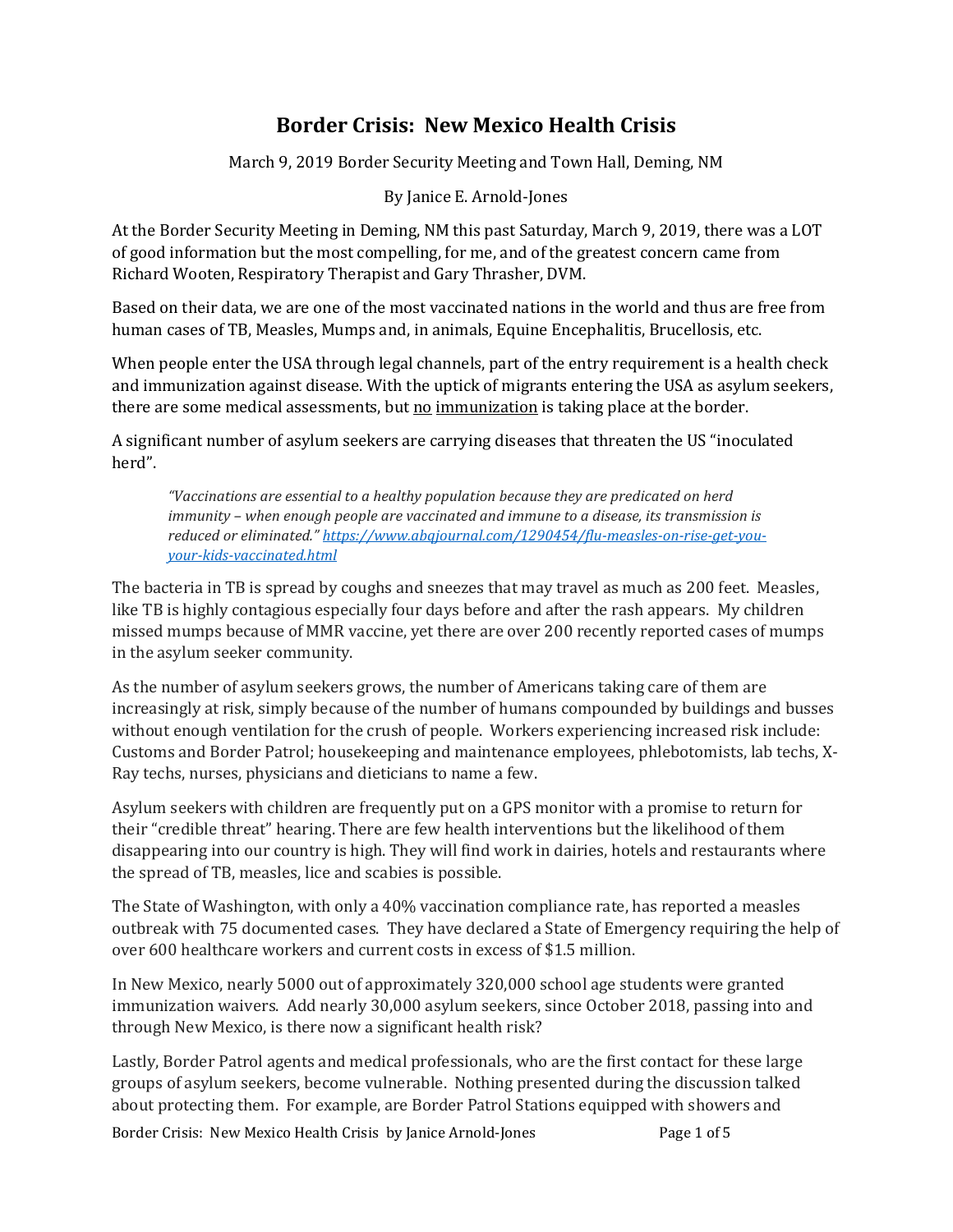laundry facilities so agents and medical professionals can do the bare minimum to protect their families before they return home?

On March 4, 2019, Mexican officials said they expected 700,000 migrants to pass through Mexico on their way to our Southwestern border. New Mexico will get it's share and with that a significant health risk due to microscopic baggage.

Frustration was evident. New Mexicans in the bootheel have been asking for help since at least 2005. What have they received? A hundred times more illegal immigrants passing through their property, some breaking and or stealing equipment, setting signal fires, leaving trash and needles; and sometimes a gun shoved in their face. The Bootheel of NM is in crisis and, sadly, the chairs reserved for our Governor or Congressional delegation (or their representatives) remained empty. It is hard to listen if you aren't there, and if you want to be in charge, you need to show up.

Yes, it is a crisis, and the health crisis may be the biggest threat of all.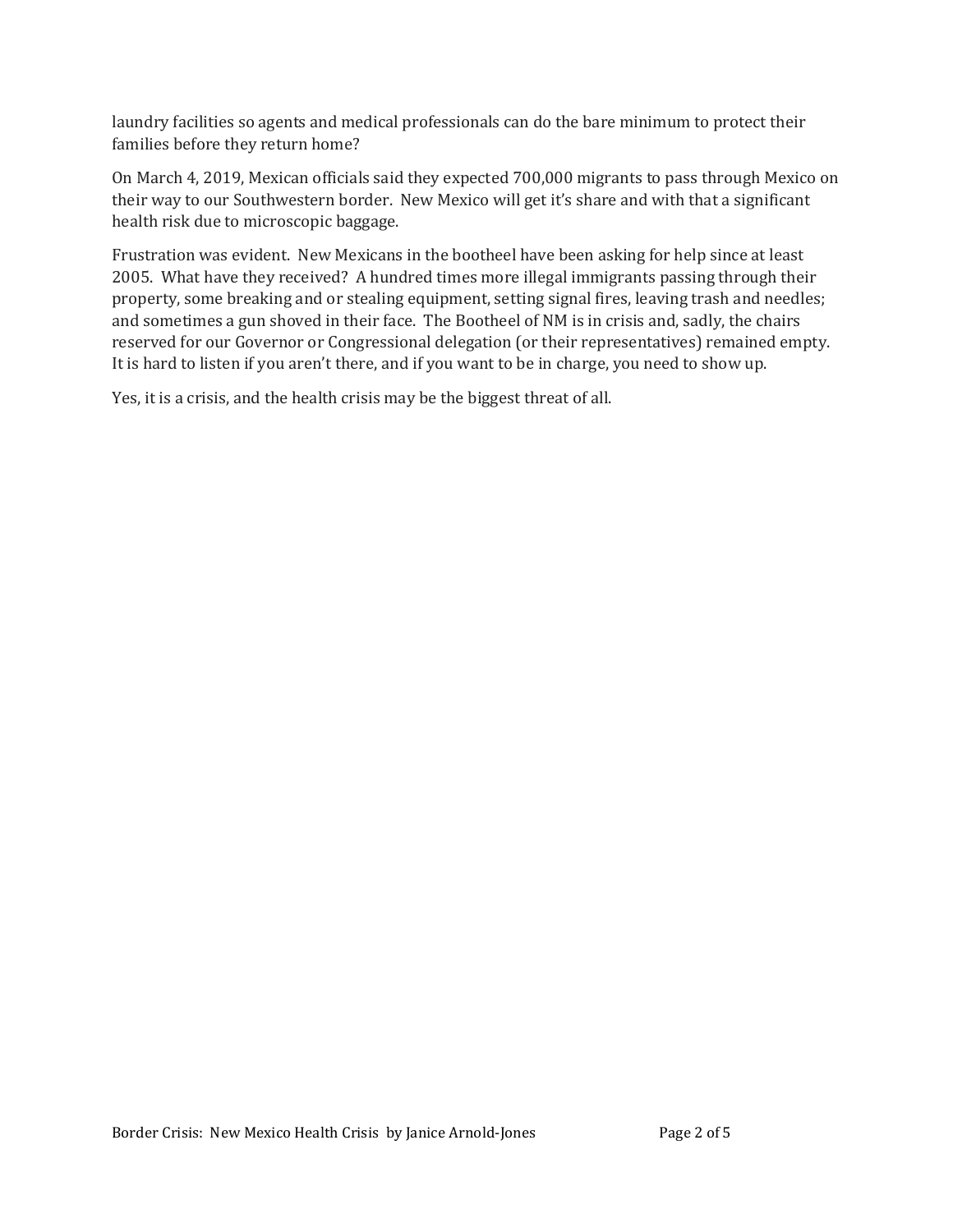| Country Rank 1-195 | Country               | Number of Cases  |
|--------------------|-----------------------|------------------|
| $\mathbf{1}$       | Lesotho               | 665              |
| 40                 | Afghanistan           | 189              |
| 41                 | Haiti                 | 181              |
| $\overline{57}$    | Vietnam               | 129              |
| 60                 | Peru                  | 116              |
| 62                 | <b>Bolivia</b>        | 111              |
| 71                 | Guyana                | 86               |
| 78                 | El Salvador           | 72               |
| 88                 | China                 | 63               |
| 89                 | Russia                | 60               |
| 93                 | Panama                | 54               |
| 101                | Nicaragua             | 45               |
| 102                | <b>Brazil</b>         | 44               |
| 103                | Paraguay              | 44               |
| 105                | Ecuador               | 43               |
| 106                | Venezuela             | 42               |
| 107                | Iraq                  | 42               |
| 111                | Honduras              | 38               |
| 113                | Belize                | 36               |
| 117                | Columbia              | 33               |
| 119                | Uruguay               | 31               |
| 120                | Suriname              | 29               |
| 123                | Argentina             | 26               |
| 125                | Guatemala             | $\overline{25}$  |
| 127                | Mexico                | 22               |
| 136                | Chile                 | 17               |
| 138                | Japan                 | 15               |
| 142                | Iran                  | 14               |
| 151                | Spain                 | 10               |
| 154                | Costa Rica            | 9.7              |
| 155                | <b>United Kingdom</b> | 8.9              |
| 156                | France                | 8.0              |
| 159                | Germany               | 7.5              |
| 164                | Cuba                  | 7.1              |
| 173                | Canada                | $\overline{5.5}$ |
| 185                | <b>United States</b>  | 3.1              |
| 195                | <b>Barbados</b>       | 0.0              |

## **Tuberculous Rank (TB) by Country per 100,000 Population 2017 1-195**

Source: <https://knoema.com/atlas/maps/Incidence-of-tuberculosis>

Additional Sources:

www.abqjournal.com/1290454/flu-measles-on-rise-get-you-your-kids-vaccinated.html

https://www.cdc.gov/tb/publications/factsheets/statistics/tbtrends.htm

<https://www.tbfacts.org/countries-tb/>

<https://www.rightdiagnosis.com/t/tuberculosis/stats-country.htm>

https://universityhealthnews.com/daily/eyes-ears-nose-throat/how-far-does-a-sneeze-travel/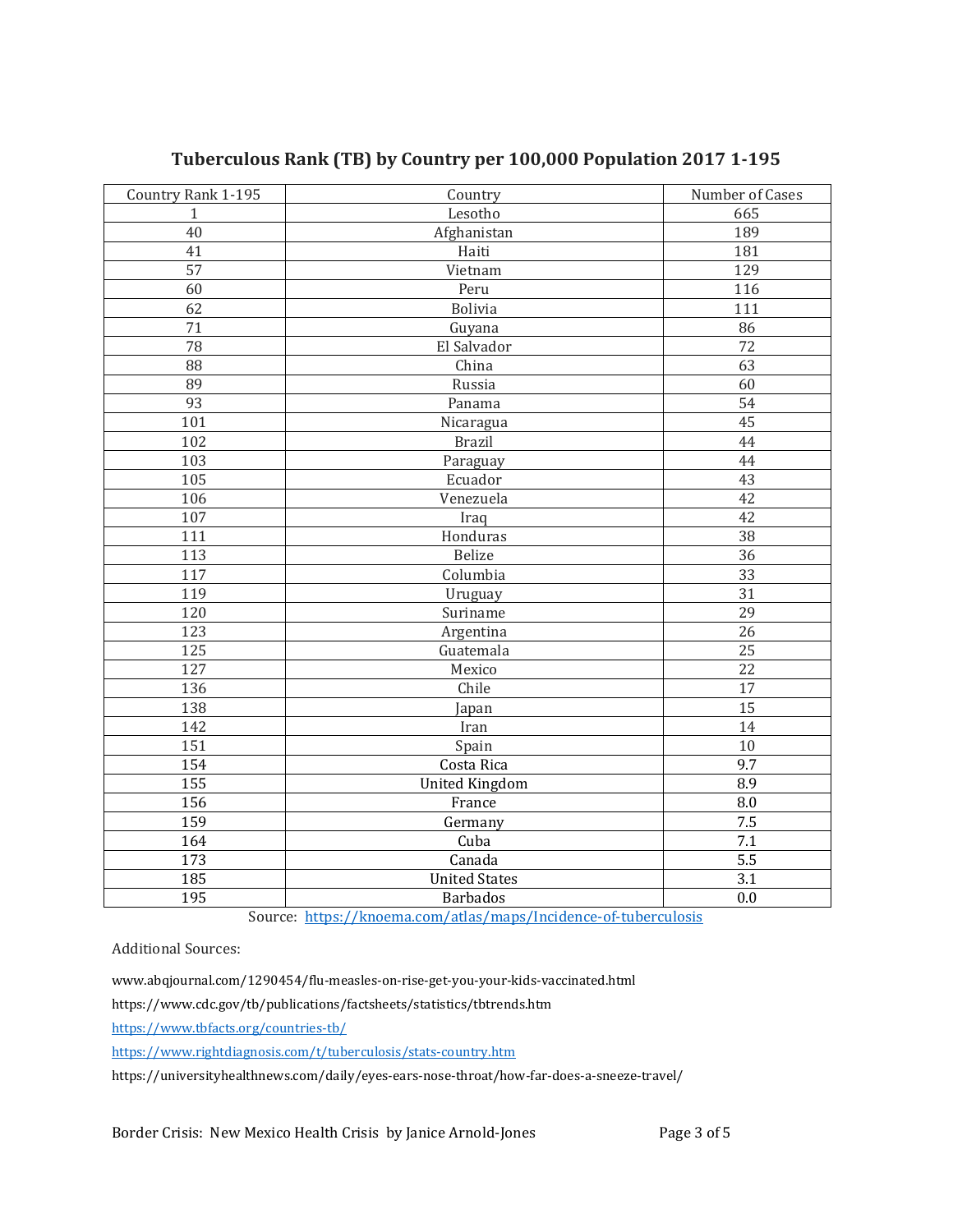https://www.lcsun-news.com/story/news/local/2019/03/06/rise-unvaccinated-children-new-mexico-leaderconcerned/3081830002/